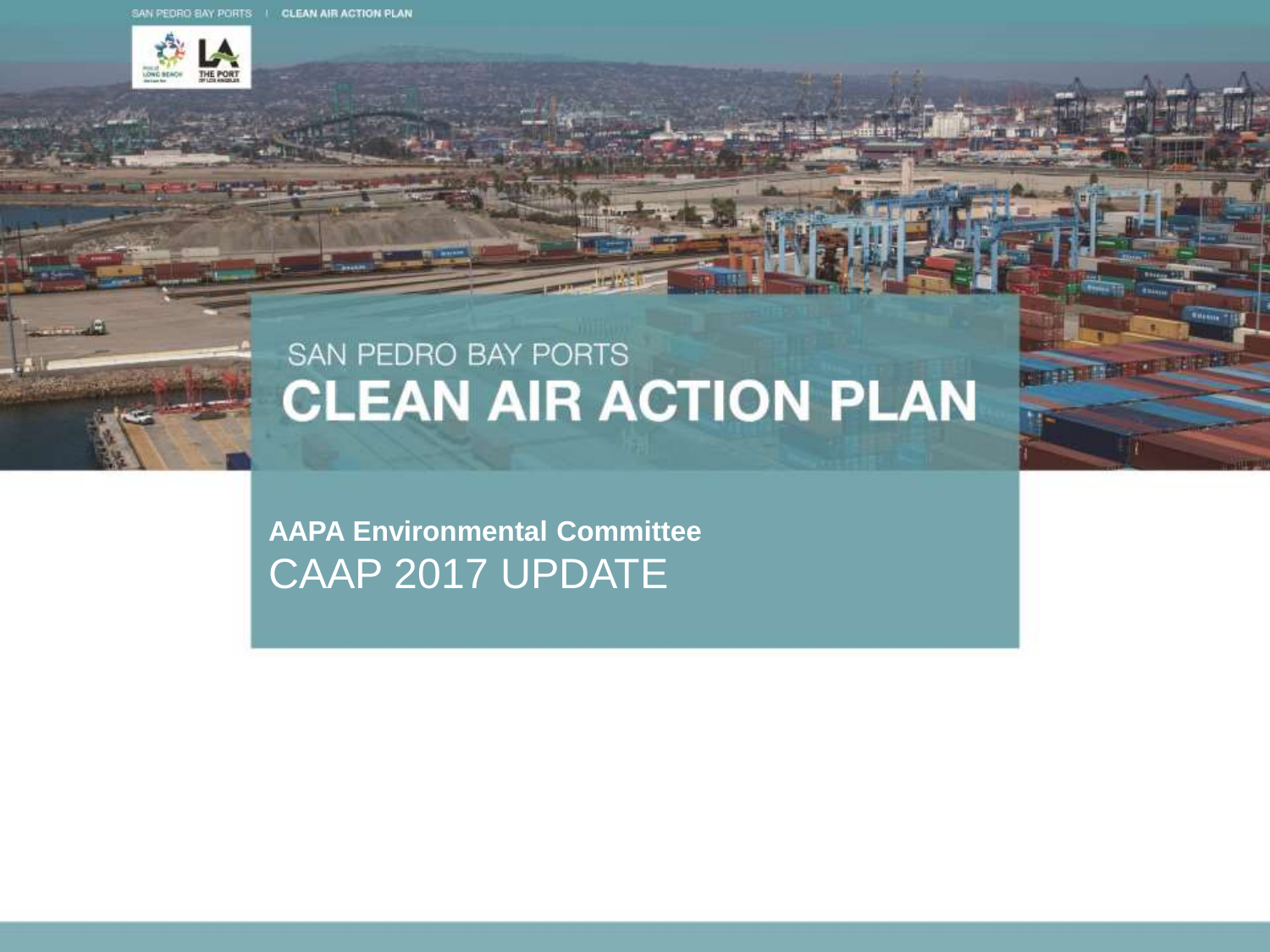

### **2017 CAAP Update – Background and Purpose**

- Build on successes and plan for the future
- Ports must be green in order to continue to grow
- Must continue to reduce pollutants and health risk
- New danger from Climate Change
- CAAP is a planning document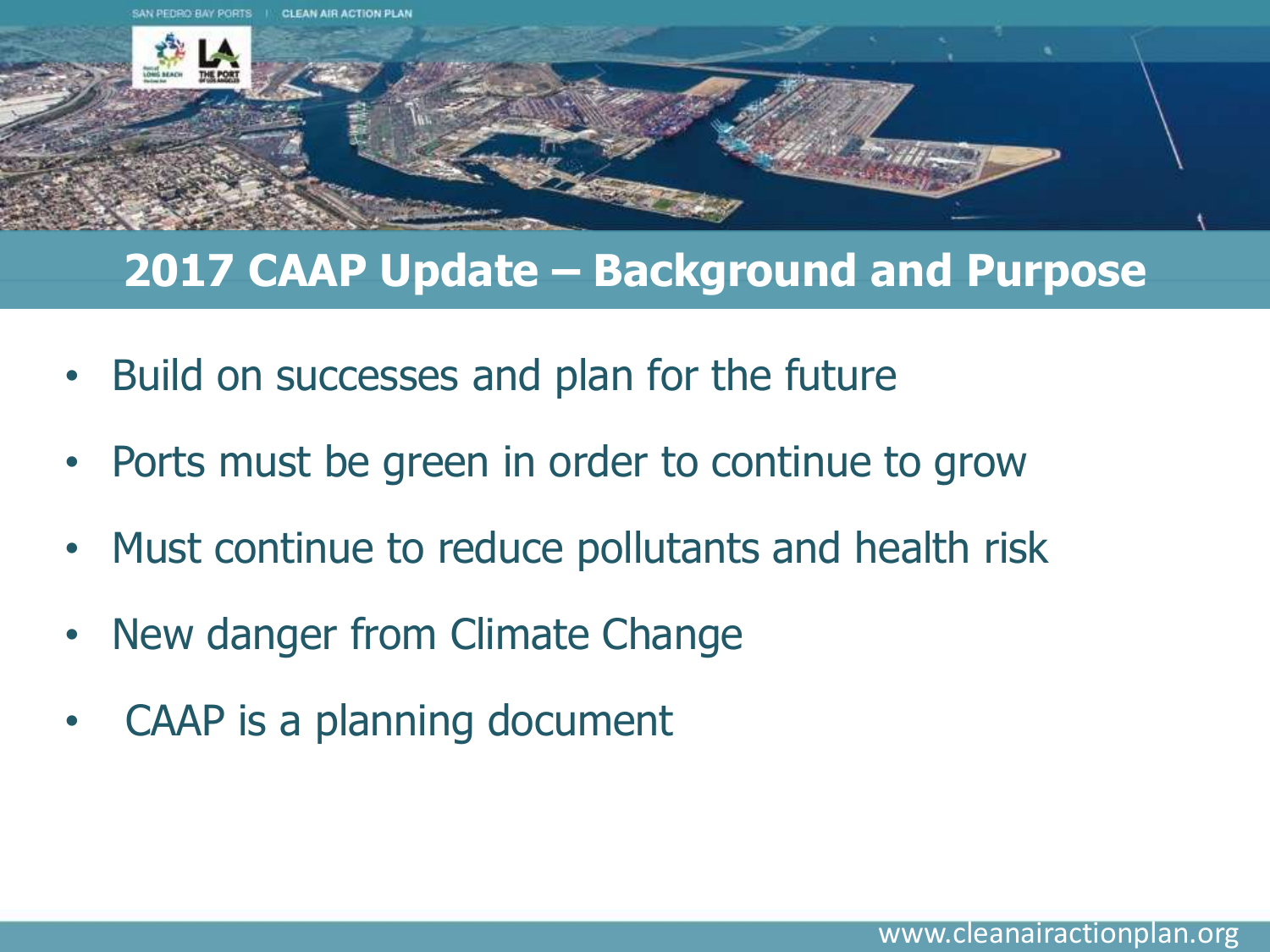

# **Guiding Principles**

- Expeditiously reduce air emissions and associated health risk
- Remain economically competitive and maintain our market position
- Support our vibrant workforce
- Continue to develop and foster strong partnerships with all stakeholders
- CAAP implementation process must be transparent and responsive to input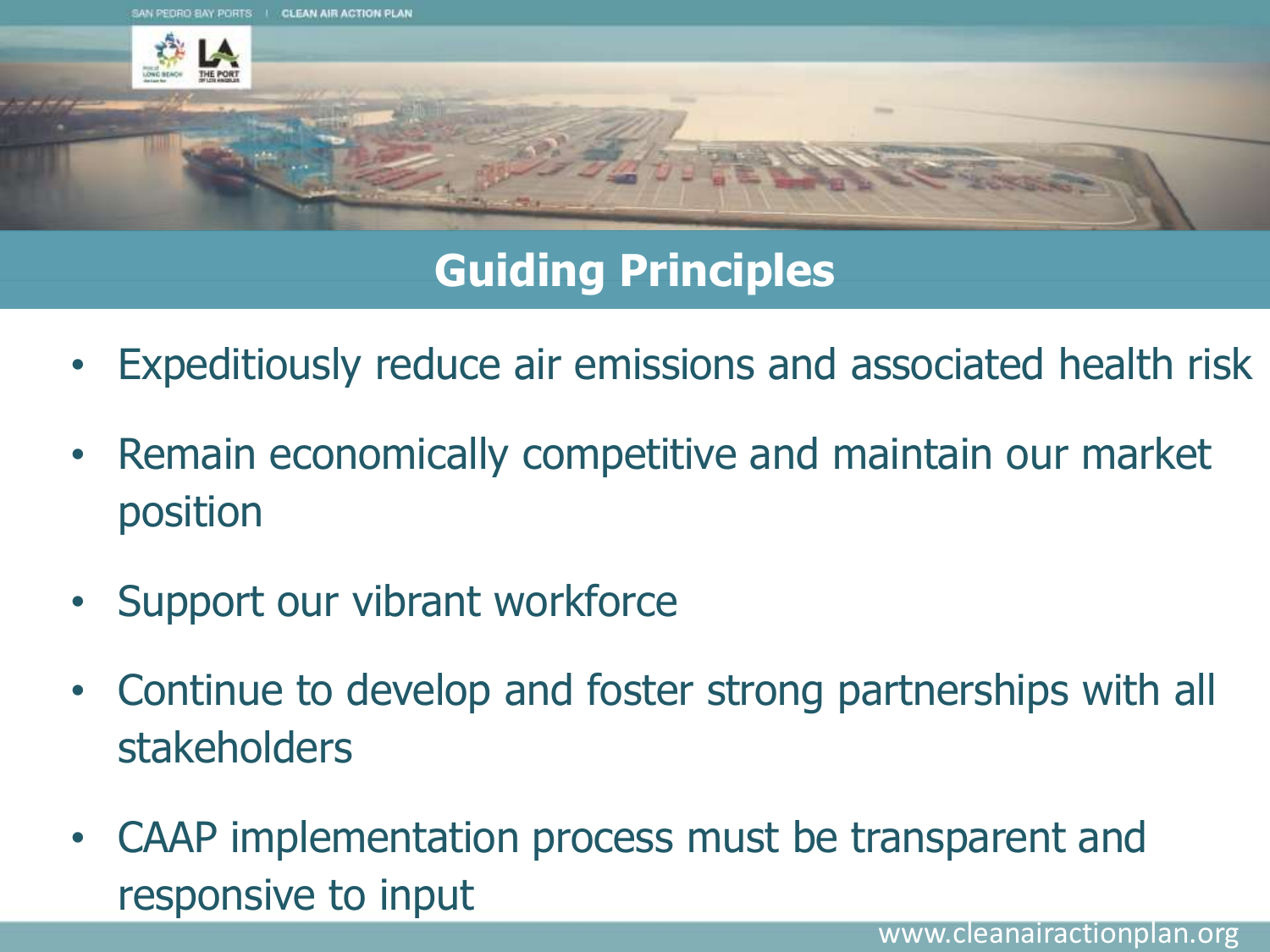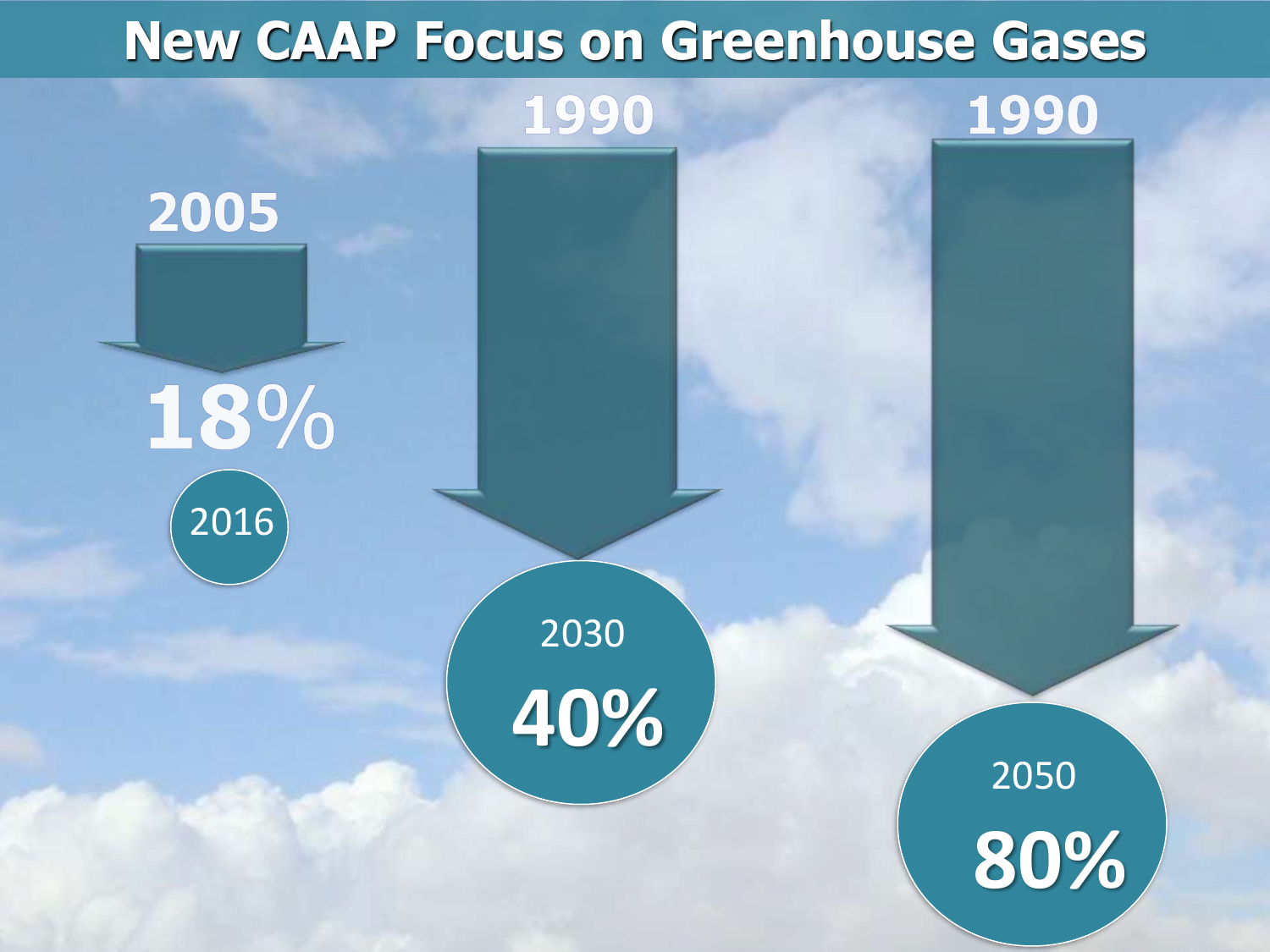# **Ocean-Going Vessels**



- Capture up to 100% of vessel at-berth emissions by 2030
- Modify Vessel Speed Reduction Program to maximize participation to 40 nm
- Incentivize energy-efficiency improvements and use of cleaner technologies
- Impose differential rate system to incentivize newer, cleaner vessels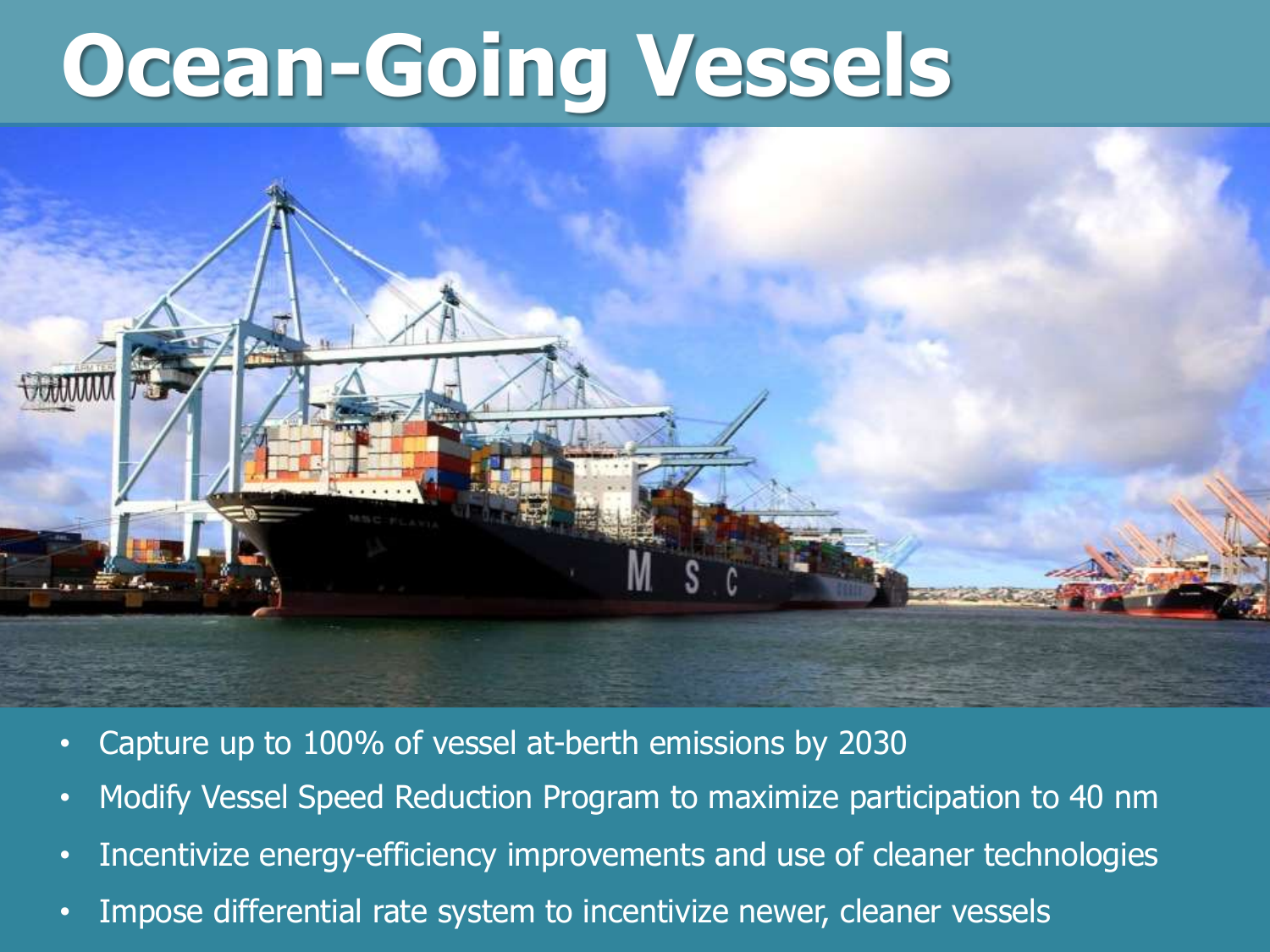# **Heavy-Duty Trucks**

- Transition trucks to near-zero in the near-term and ultimately zero emissions by 2035
- Implement Port Truck Reservation System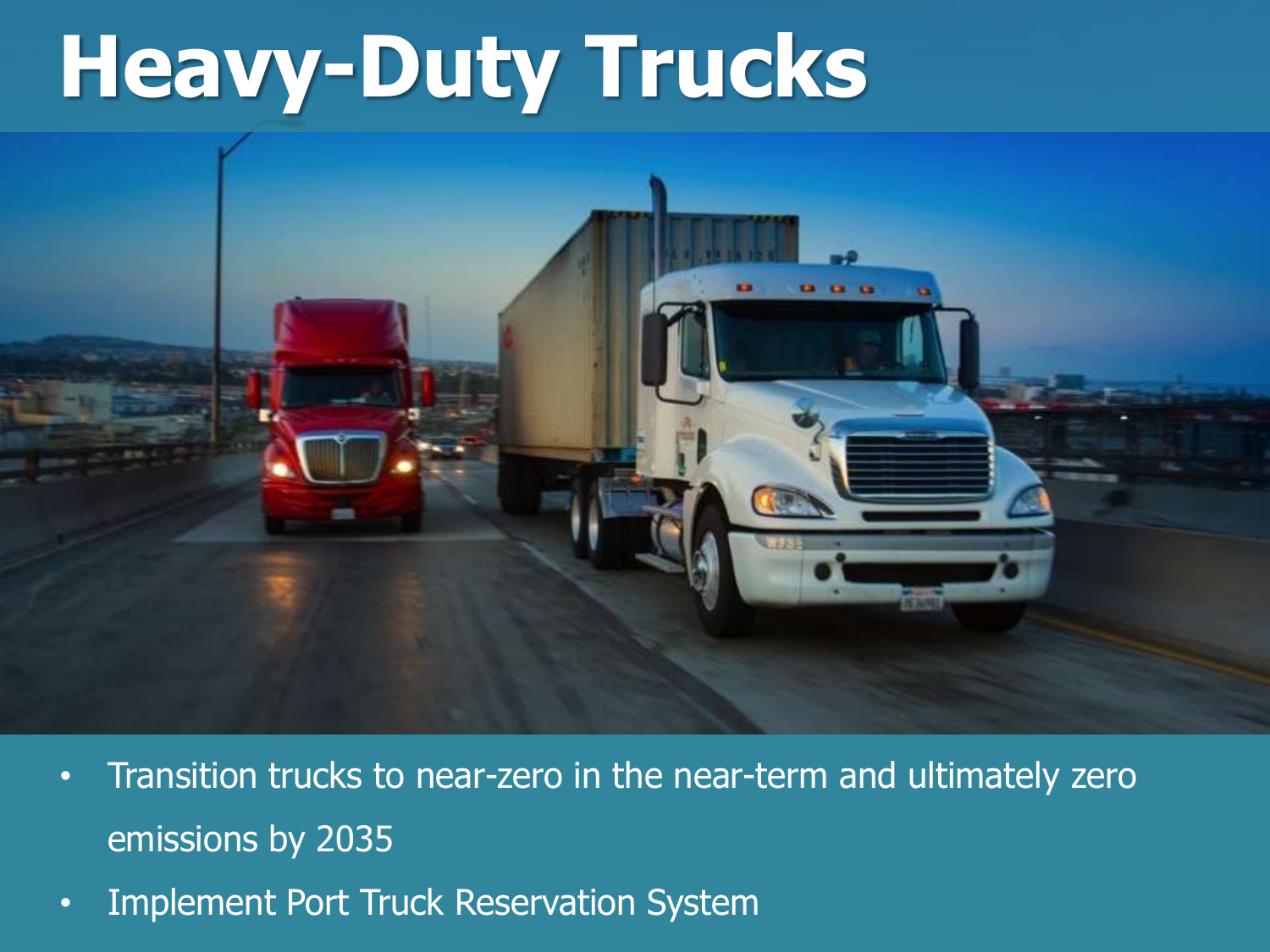# **Terminal Equipment**



- Transition terminal equipment to zero emissions by 2030
- Establish a terminal equipment idling reduction program
- Develop charging standards for electric terminal equipment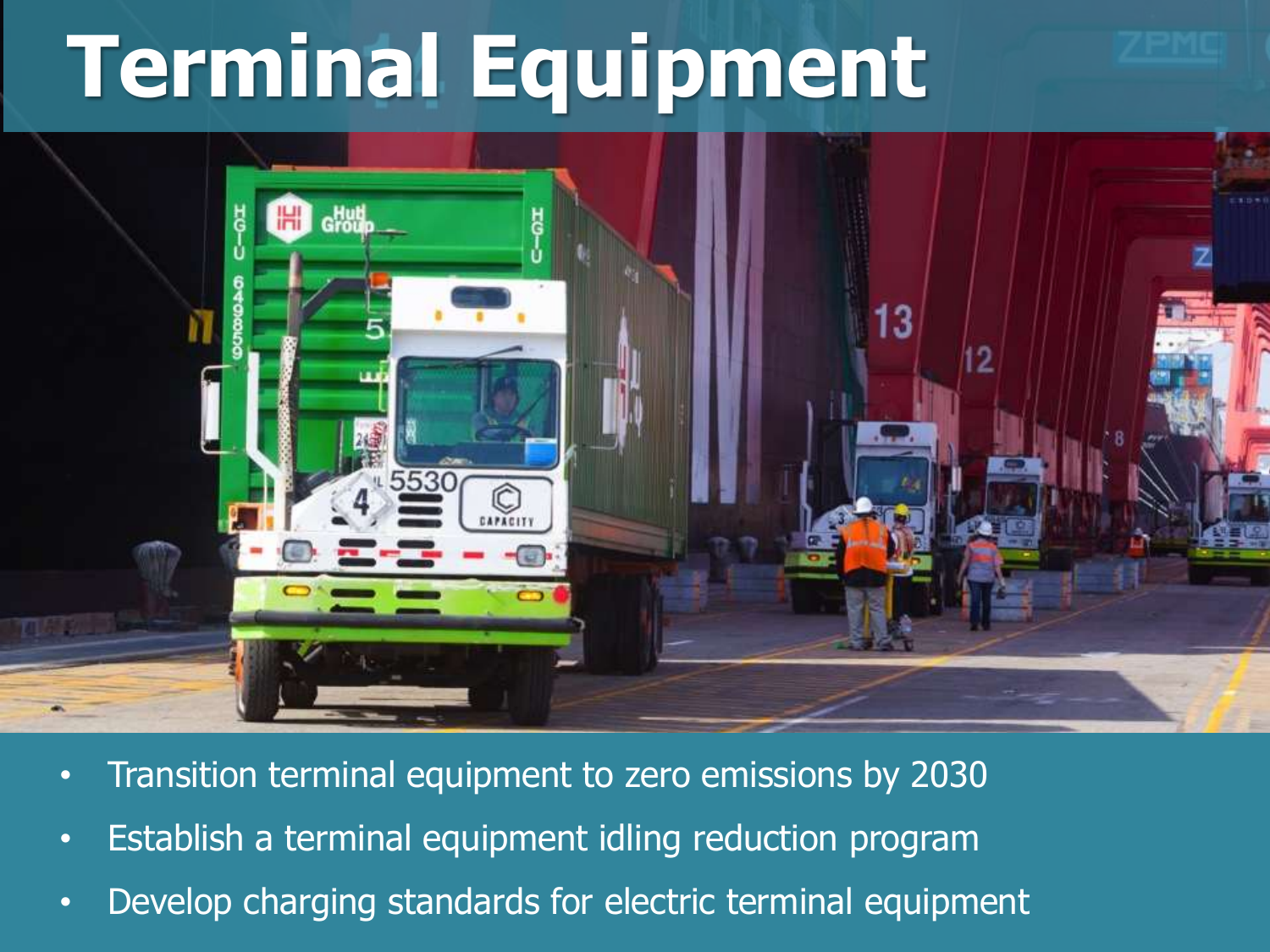

# **Additional 2017 CAAP Update Strategies**

- Incentivize harbor craft repowers to Tier 3 and Tier 4
- Expand use of on-dock rail
- Develop a Green Terminal Program
- I dentify and implement supply chain efficiencies
- Develop and implement energy strategies and supporting infrastructure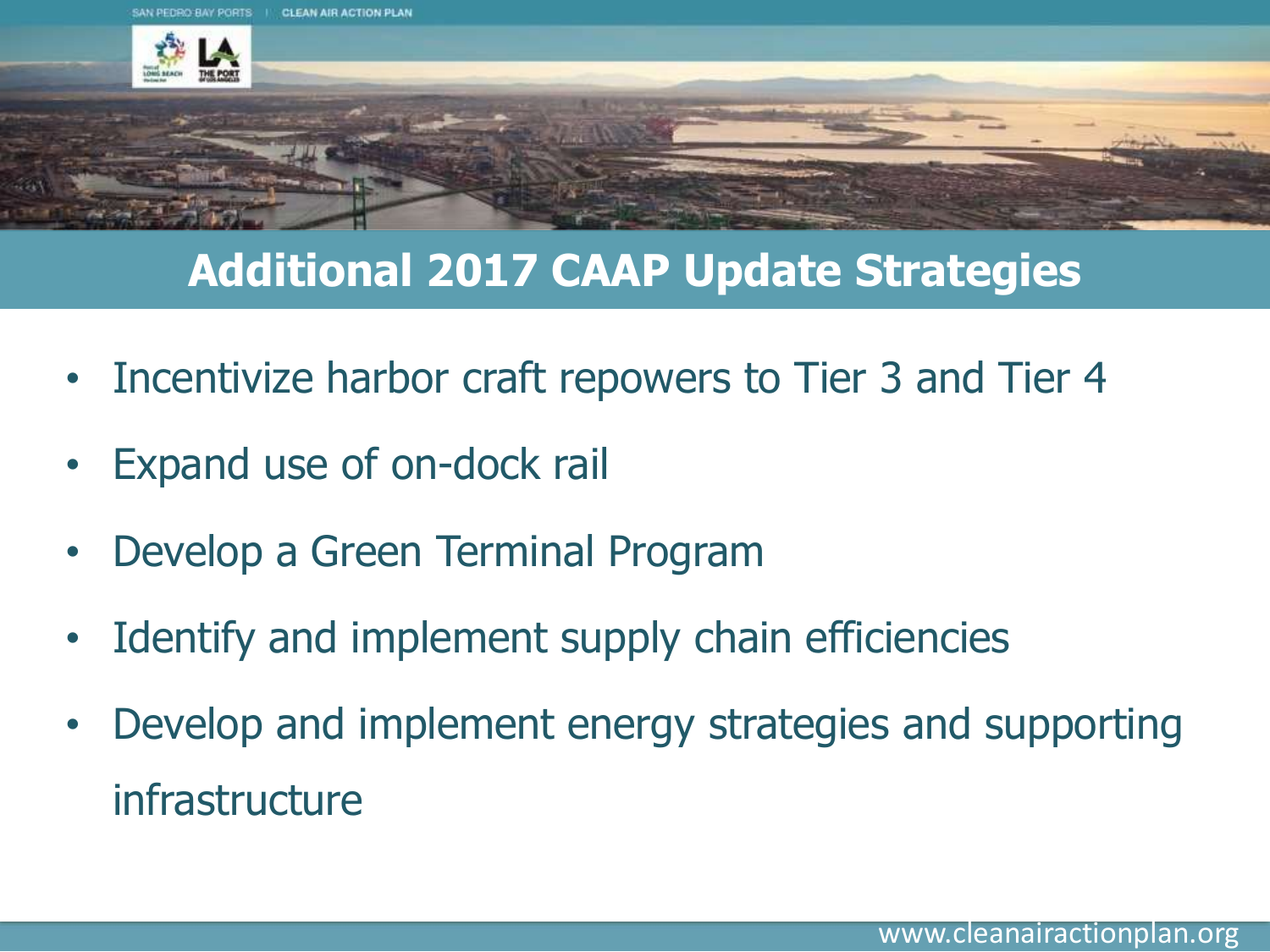

### **Feasibility Assessments**

- Technical Viability
- Operational Feasibility
- Availability of Supporting Infrastructure and Fuels
- Economic Considerations
- Commercial Availability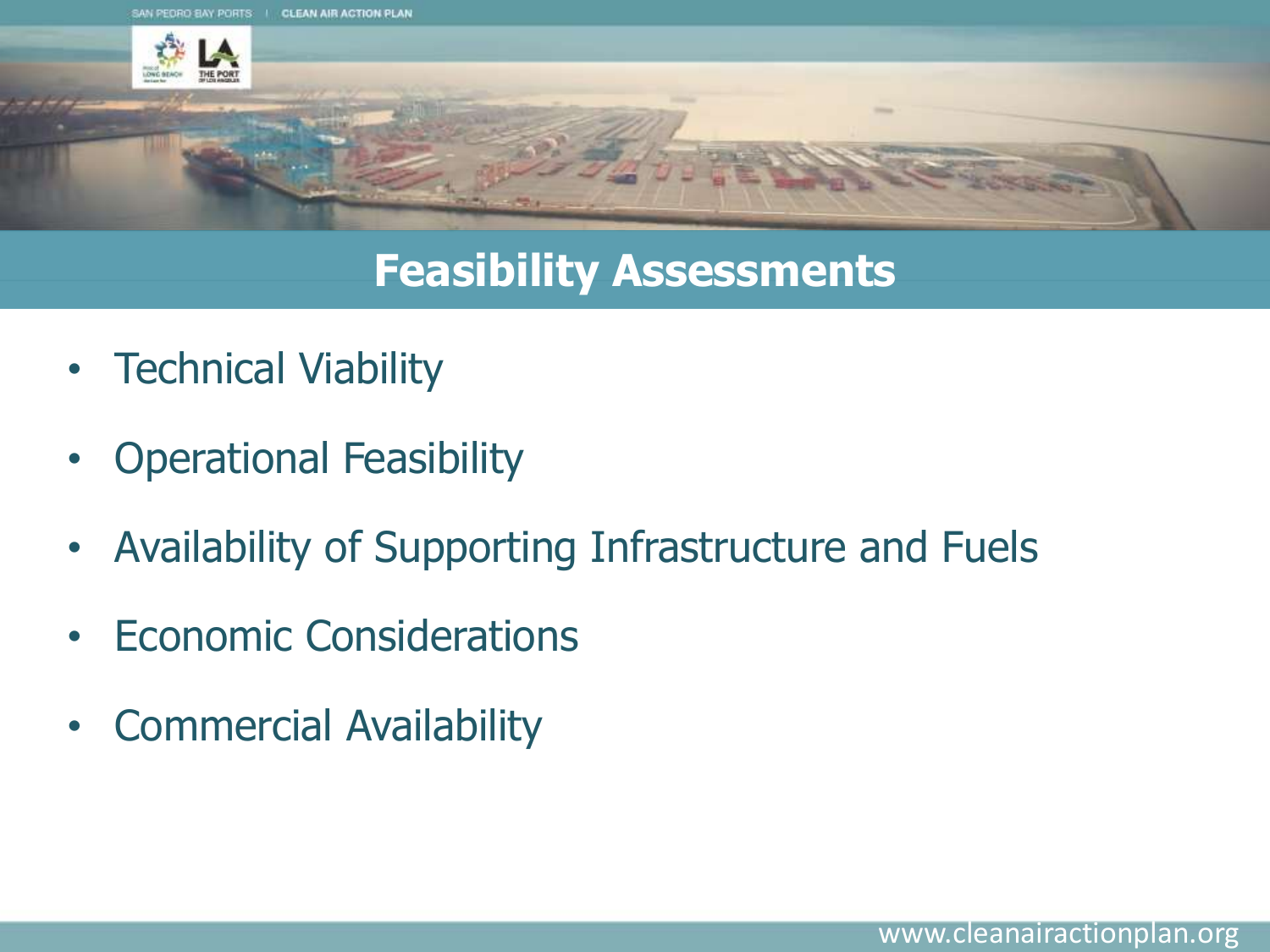

## **Cargo Handling Equipment**

- Goal of zero emission cargo handling equipment by 2030
- Participate in development of CARB's regulation to achieve up to 100% ZE for CHE by 2030
- Conduct feasibility assessments starting in 2018 and updating every three years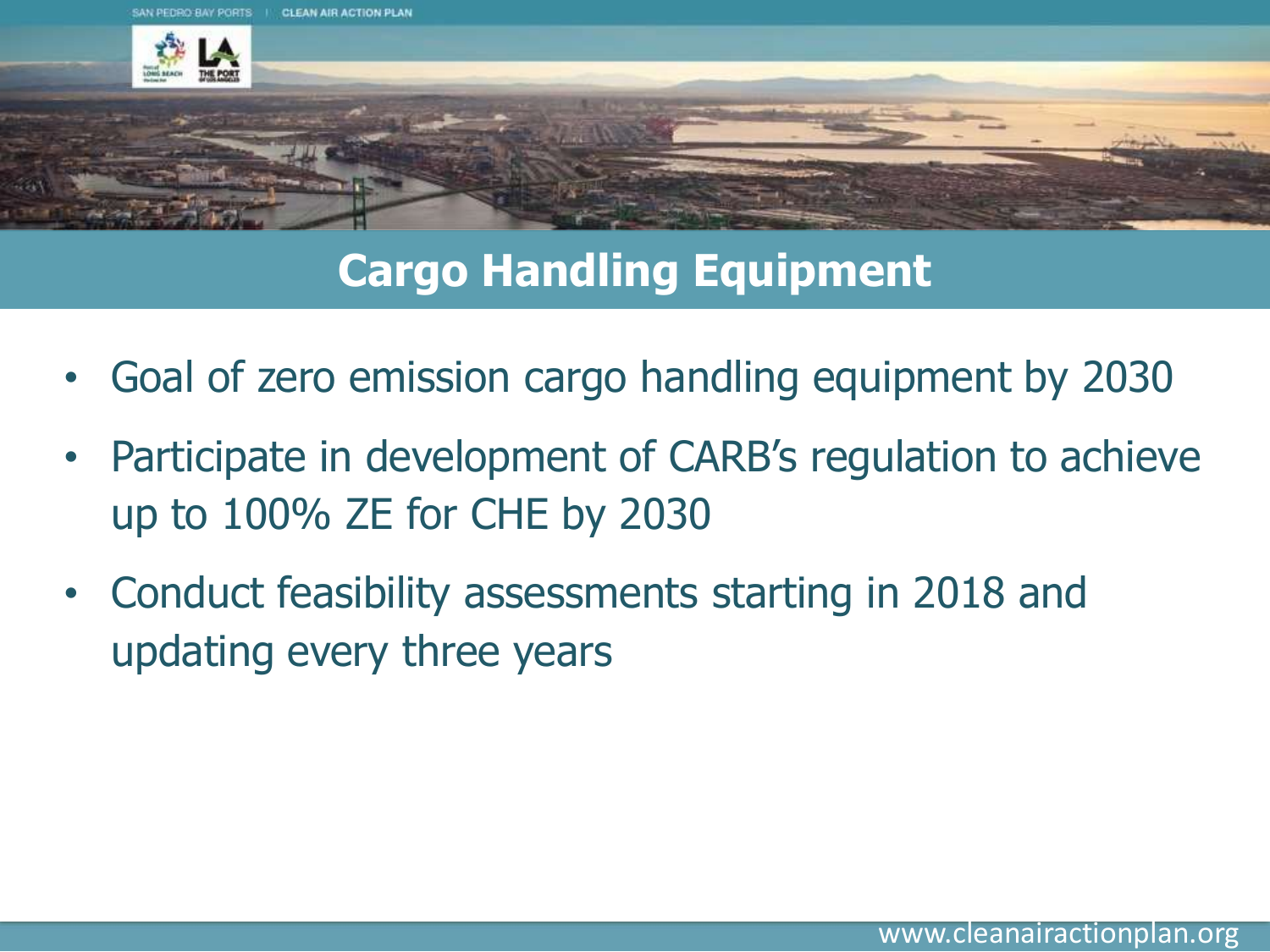

# **Cargo Handling Equipment**

- Terminals to submit an equipment inventory and 10-year procurement schedule for new equipment starting January 1, 2019.
- Beginning in 2020, new purchases must be zeroemission, or best available if zero-emission is not yet feasible, as determined by the Feasibility Assessment.
- Accelerate deployment of near-zero and zero-emission equipment through leases and grants.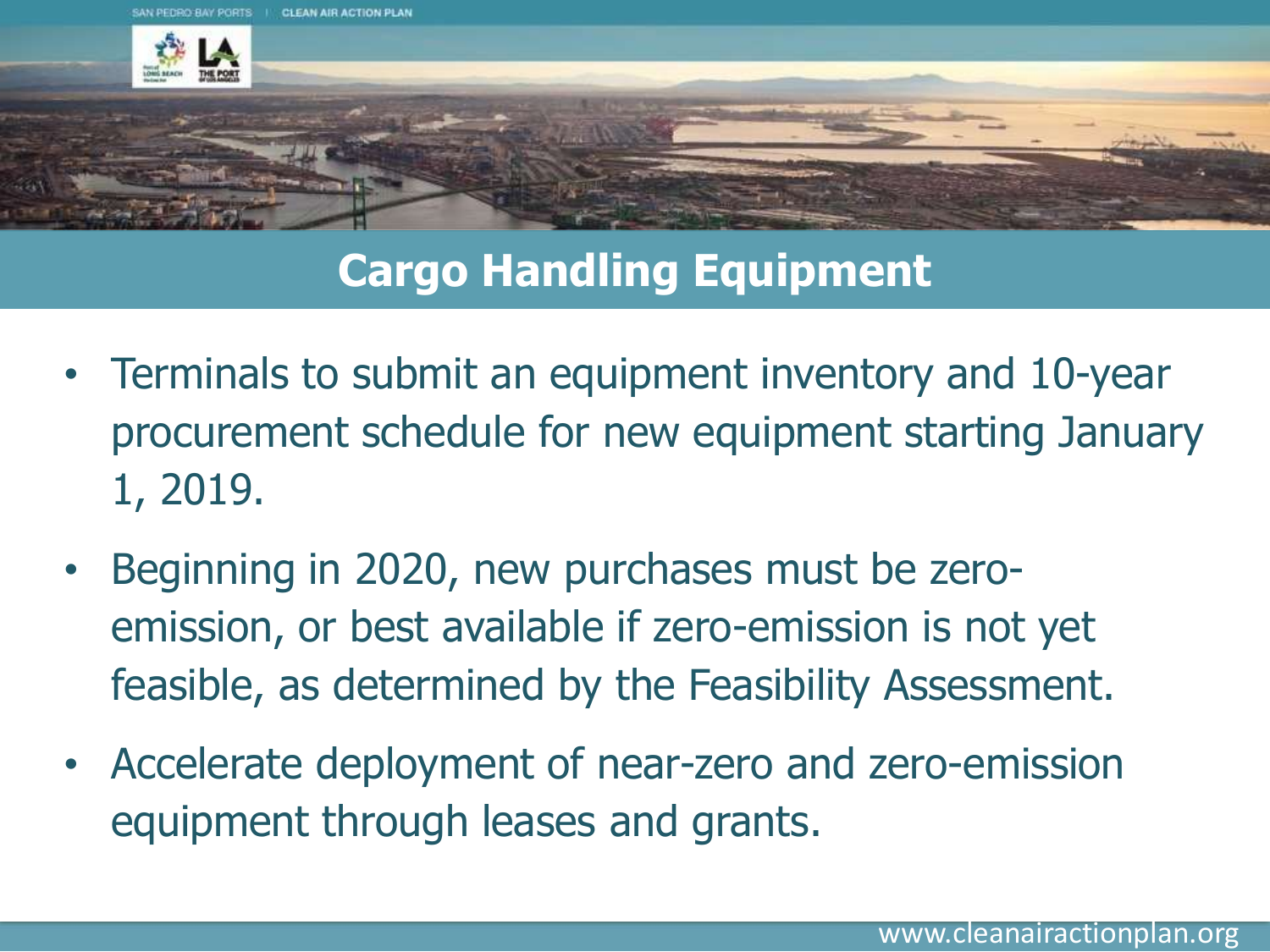

#### **New Clean Trucks Program Timeline**

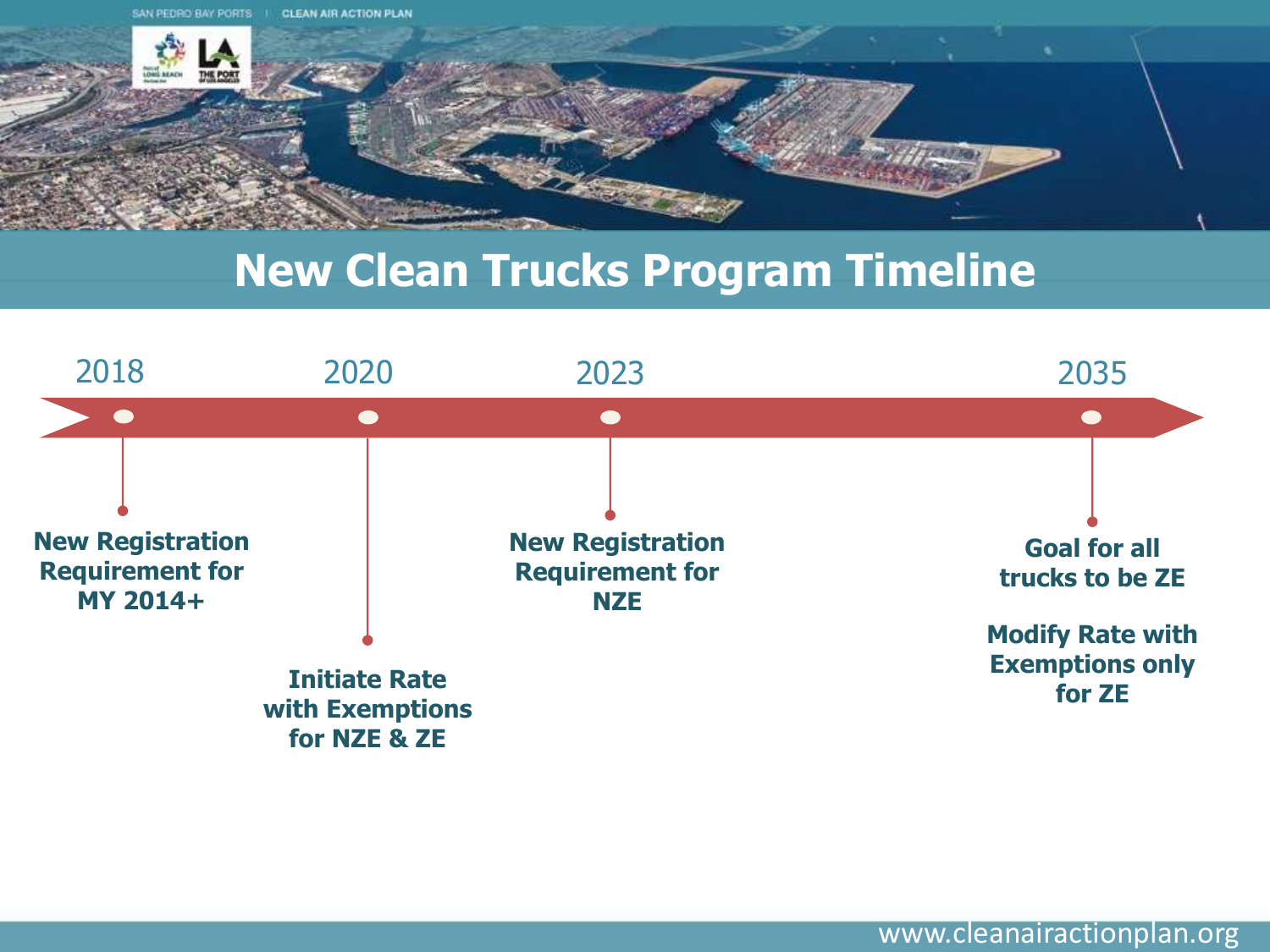

### **Next Steps**

- CAAP Implementation Advisory Workgroup
- **Technology Demonstrations**
- **Feasibility Assessments**
- Clean Trucks Program
- Port Truck Reservation System
- Terminal Equipment
- **Funding Advocacy**